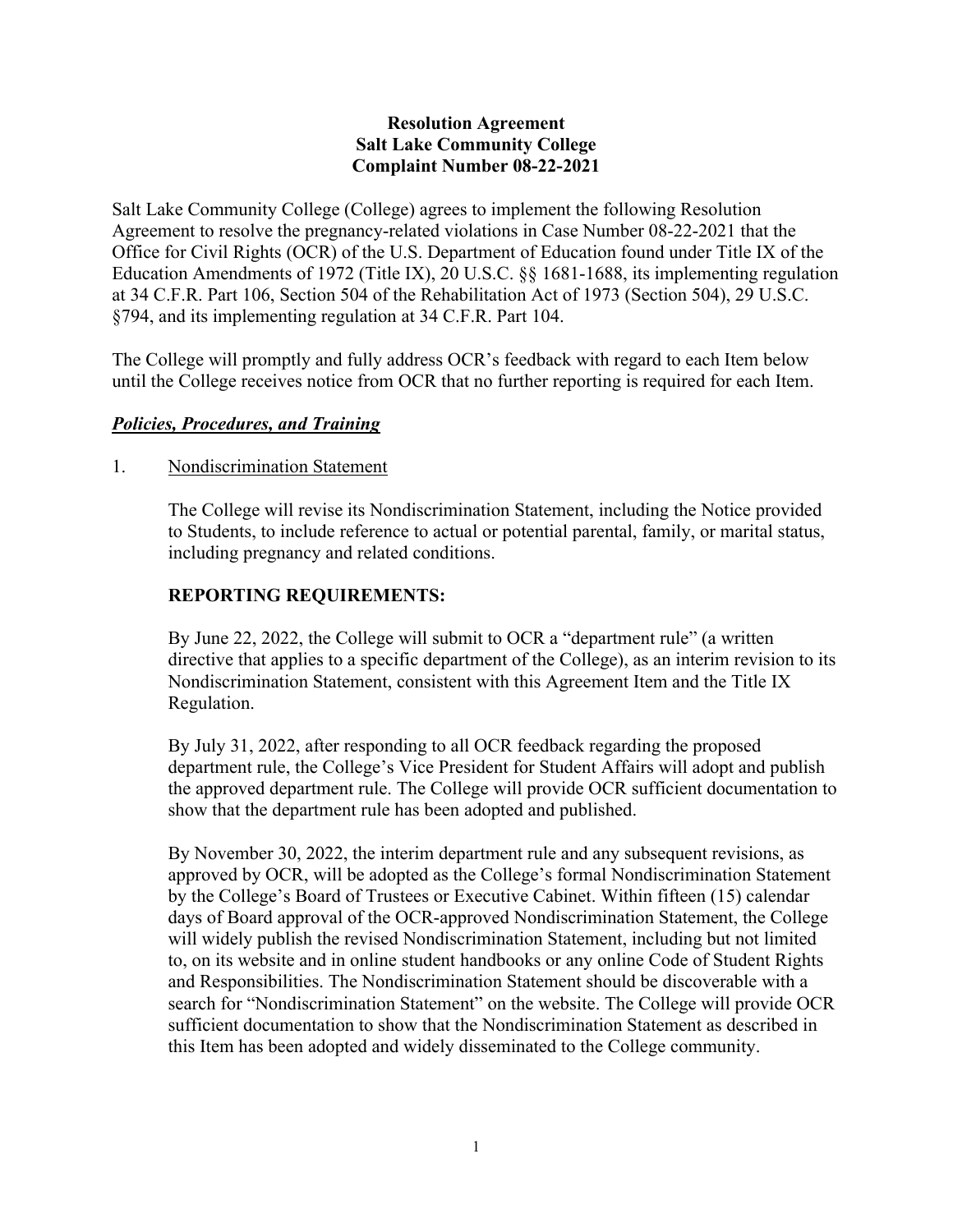By July 31, 2023, the College will publish the Nondiscrimination Statement in printed and online versions of its student and employee handbooks. The College will provide OCR with documentation of where the Nondiscrimination Statement has been published.

#### 2. Grievance Procedures

The College will revise its grievance procedures to include information regarding students' opportunity to file a grievance based on alleged pregnancy discrimination, including grievances related to different treatment based on pregnancy, exclusion from the College's programs or activities based on pregnancy, or the College's failure to excuse pregnancy-related absences or provide appropriate academic adjustments in the same manner as it provides academic adjustments to students with temporary disabilities.

# **REPORTING REQUIREMENTS:**

By June 22, 2022, the College will submit to OCR a department rule, as an interim revision to its revised grievance procedures, consistent with this Agreement Item and the Title IX Regulation.

By July 31, 2022, after responding to all OCR feedback regarding the proposed department rule, the College's Vice President for Student Affairs will adopt and publish the approved department rule described in this Item. The College will provide OCR with sufficient documentation to show the department rule has been adopted and published.

By November 30, 2022, the interim department rule and any subsequent revisions, as approved by OCR, will be adopted as the College's formal grievance procedures by the College's Board of Trustees or Executive Cabinet. Within fifteen (15) calendar days of Board approval of the OCR-approved grievance procedures, the College will widely publish the grievance procedures on its website. The grievance procedures should be discoverable with a search for "discrimination grievance procedures" on the website. The College will provide OCR sufficient documentation to show the grievance procedures as described in this Item have been adopted and widely disseminated to the College community.

By July 31, 2023, the College will publish the grievance procedures in printed versions of its student and employee handbooks.<sup>[1](#page-1-0)</sup> The College will provide OCR with documentation to show where the procedures have been published.

## 3. Web Page and Other Published Materials

The College will provide information on its Title IX and Disability Resource Center (DRC) webpages that describes the process under which pregnant students can seek academic adjustments. The webpages must contain information about:

<span id="page-1-0"></span> $1$  OCR notes that it is acceptable for the College to print an abridged version of the grievance procedure in these Handbooks provided it includes a link to the full version of the policies with the abridged version.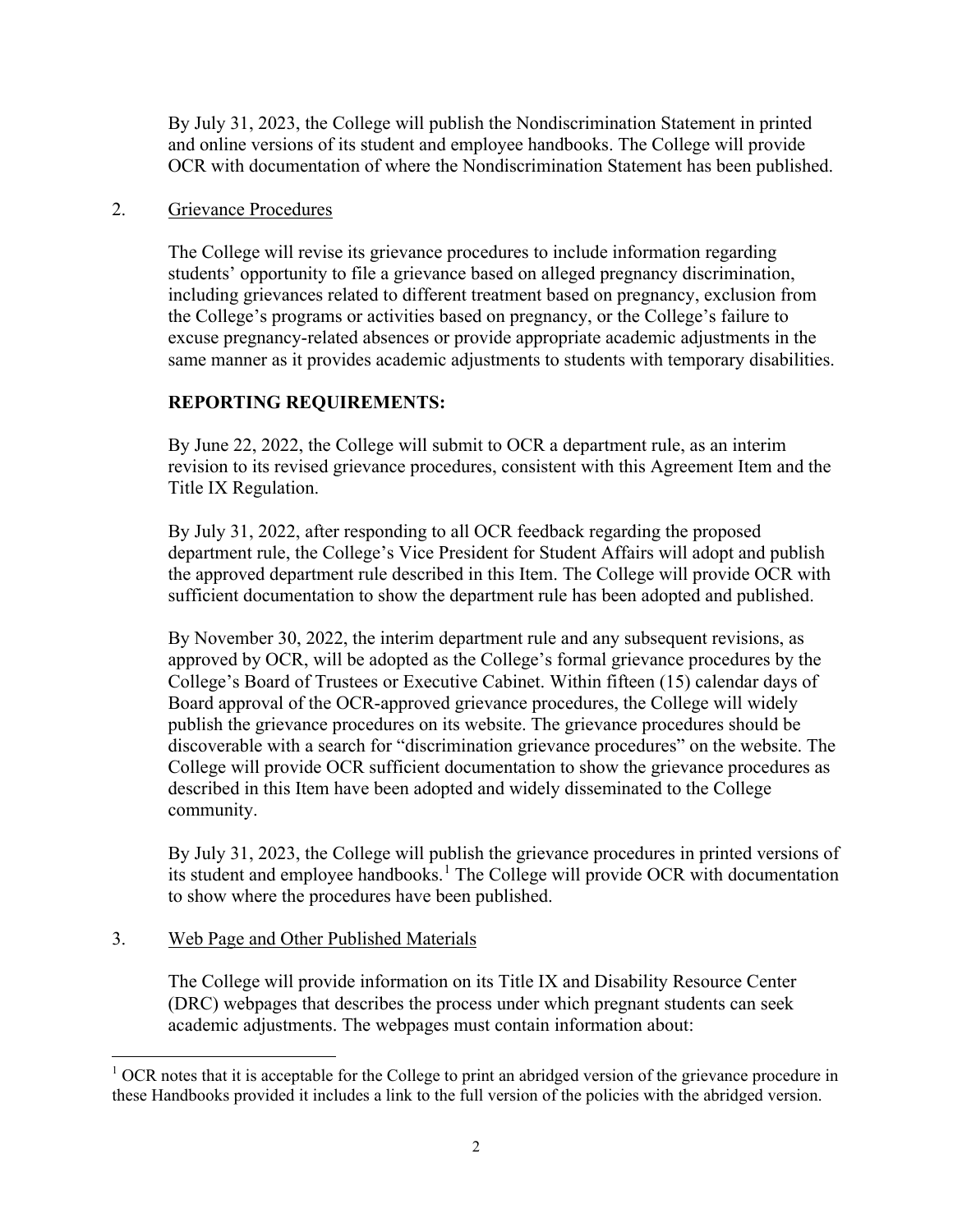- (a) the rights of pregnant students under Title IX;
- (b) how to request academic adjustments, special services, excused absences, or leaves of absence;
- (c) the process the College follows to determine appropriate academic adjustments and special services;
- (d) the process available to students if the College denies requested academic adjustments or special services; and
- (e) the process the College uses to determine when a requested academic adjustment constitutes a fundamental alteration of a program or activity.

In addition, the College will revise, as necessary, any published procedures (e.g., its ADA and Reasonable Accommodation Policy, Code of Student Rights and Responsibilities, and Anti-Discrimination and Harassment policy) to include information about or a link to the process under which pregnant students can seek academic adjustments, special services, excused absences, or leaves of absence as described above.

### **REPORTING REQUIREMENTS:**

By June 22, 2022, the College will submit to OCR a draft web page, consistent with this Agreement Item and the Title IX Regulation.

By July 31, 2022, after responding to all OCR feedback regarding the proposed web page, the College will widely publish it on both the Title IX and DRC web pages.

Within fifteen (15) days of the College's Board of Trustees or Executive Cabinet's approval of the Nondiscrimination Statement and grievance procedures described in Items 1 and 2 of this Agreement, the College will update the website to reflect any changes to either that occurred during the Board (or Cabinet) approval process.

#### 4. Notice to College Community

After the College publishes the department rules and the Board (or Cabinet) approves the Nondiscrimination Statement and grievance procedures, the College will provide notice, via email, to all College employees and students of all the information required by Items 1 and 2. The email will contain a short description of the College's revisions to its Nondiscrimination Statement and grievance procedures and links to all related information published on its website.

#### **REPORTING REQUIREMENTS:**

By August 15, 2022, the College will provide OCR with a copy of the email issued to College employees and students regarding the adoption of the department rules described in this Agreement.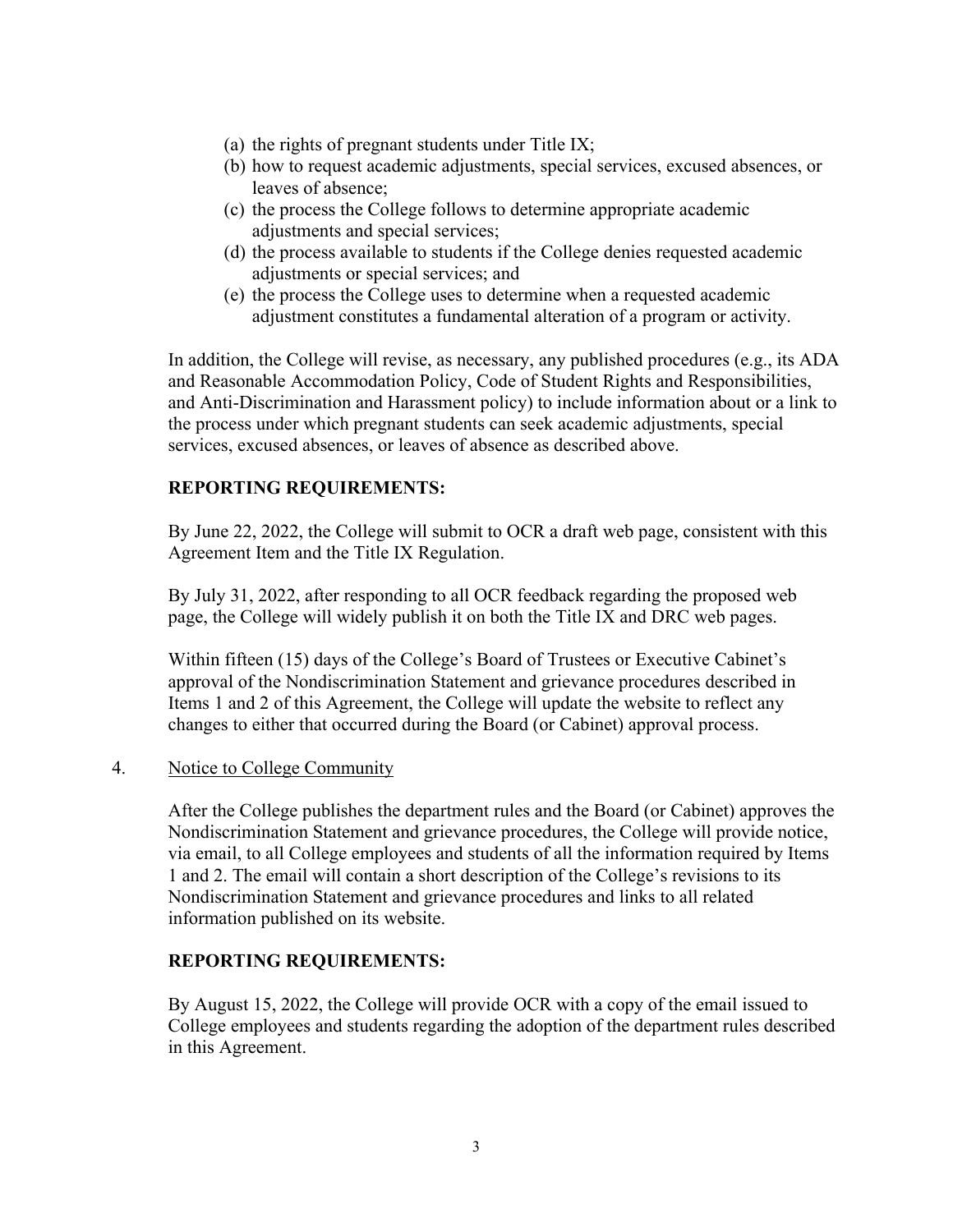By December 15, 2022, the College will provide OCR with a copy of the email issued to College employees and students regarding the Board adoption and publication of the Items described in this Agreement.

#### 5. Training for College Staff

The College will provide training to the Professor, all staff in the DRC, and all staff in the Title IX office about: (1) the revised Nondiscrimination Statement, grievance procedures, and webpage described above; (2) the applicability of Section 504 to pregnant and nonpregnant students, particularly with respect to temporary disabilities; (3) the DRC services and academic adjustments available to pregnant and non-pregnant students; and (4) Title IX's protections for pregnant students.

# **REPORTING REQUIREMENTS:**

By October 31, 2022, the College will provide OCR with the qualifications of the proposed trainer who will provide the training required by this Agreement and a copy of the proposed training materials.

By January 31, 2023, the College will provide the OCR-approved training to the identified staff and provide OCR sufficient documentation to show that all staff received the training. To the extent that a staff member is absent on the day of training, the College will provide documentation to show that the staff member received the training at another time.

## *Individual Remedies*

6. Investigation

Consistent with its grievance procedures related to complaints of sex discrimination, the College will promptly and equitably respond to the Complainant's allegations that the Professor discriminated against her on the basis of pregnancy when the Professor encouraged the Complainant to drop the Courses rather than engage in an interactive process with the Complainant about appropriate academic adjustments or refer the Complainant to the DRC. The College will promptly take any necessary steps to remedy any discrimination that is found.

## **REPORTING REQUIREMENTS:**

By August 31, 2022, the College will provide OCR a complete copy of the case file related to the College's response to the Complainant's allegations regarding the Professor.